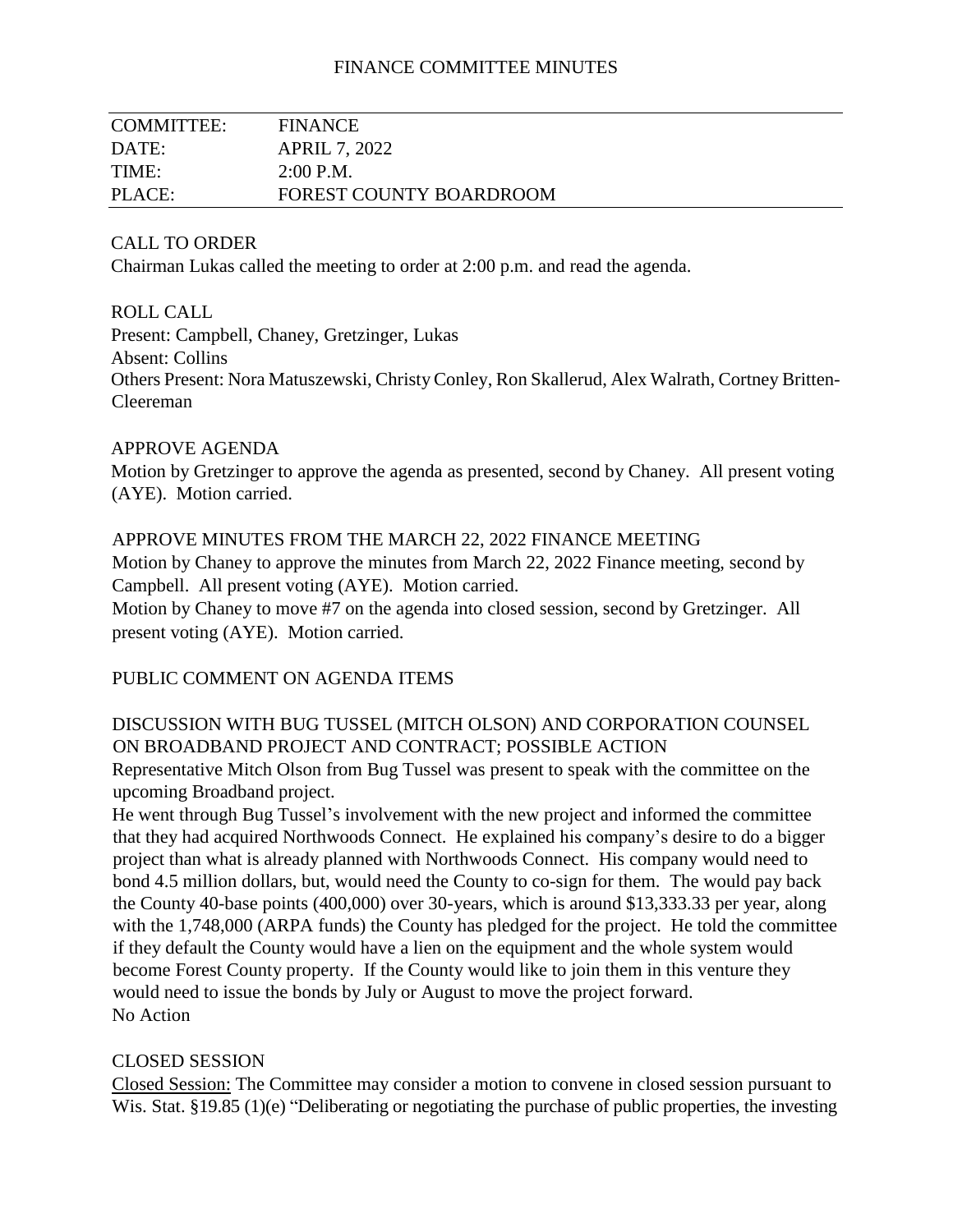of public funds, or conducting other specified public business whenever competitive or bargaining reasons require a closed session", this closed session relates to:

- Discussion on building requirements and plan with Musson and Skallerud pertaining to the Marshal's Report; possible action
- Discussion and possible action on updating resolution for the Intent to Borrow \$10,000,000 and forward to full County Board

Motion by Gretzinger to convene to closed session, second by Chaney. All present voting Campbell (AYE), Chaney (AYE), Gretzinger (AYE), and Lukas (AYE). Motion carried.

## RECONVENE TO OPEN SESSION TO TAKE ACTION, IF APPROPRIATE, ON MATTERS DISCUSSED IN CLOSED SESSION

Motion by Gretzinger to reconvene to open session to take action, if appropriate, on matters discussed in closed session, second by Chaney. All present voting (AYE). Motion carried. Motion by Gretzinger to have Musson proceed with the plan presented by Skallerud and Walrath, second by Chaney. All present voting (AYE). Motion carried.

# DISCUSSION WITH CORTNEY CLEEREMAN (REGISTER OF DEEDS) ON REAL ESTATE TRANSFER FEES; POSSIBLE ACTION No Action

# DISCUSSION WITH I.T. DIRECTOR ON FIREWALL/ANTIVIRUS QUOTES FOR 2022- 2023; POSSIBLE ACTION

The committee was shown two quotes (Wiscnet & Sonic Wall) for the firewall/antivirus software. The cost up front was similar, but, long term sonic wall would be thousands cheaper than Wiscnet.

Motion by Gretzinger to move forward with the Sonic Wall quote, second by Chaney. All present voting (AYE). Motion carried.

# DISCUSSION AND POSSIBLE ACTION ON MAINTENANCE COMPUTER COST AND ORDERING FOR BOILER MAINTENANCE

Motion by Gretzinger to purchase the computer with General Obligation debt funds because of the need for the new boiler system, second by Chaney. All present voting (AYE). Motion carried.

# DISCUSSION AND POSSIBLE ACTION ON YUBI KEYS/DOUBLE AUTHENTICATION AND COSTS

Motion by Chaney to approve the Yubi Keys for a cost of \$9,650 and take the money from Contingency, second by Campbell. All present voting (AYE). Motion carried.

DISCUSSION AND POSSIBLE ACTION ON AMERICAN TOWER CONTRACT No Action

DISCUSSION WITH CHRISTY CONLEY (TREASURER) ON BILL#829 ON TAX DEED PROPERTIES; POSSIBLE ACTION